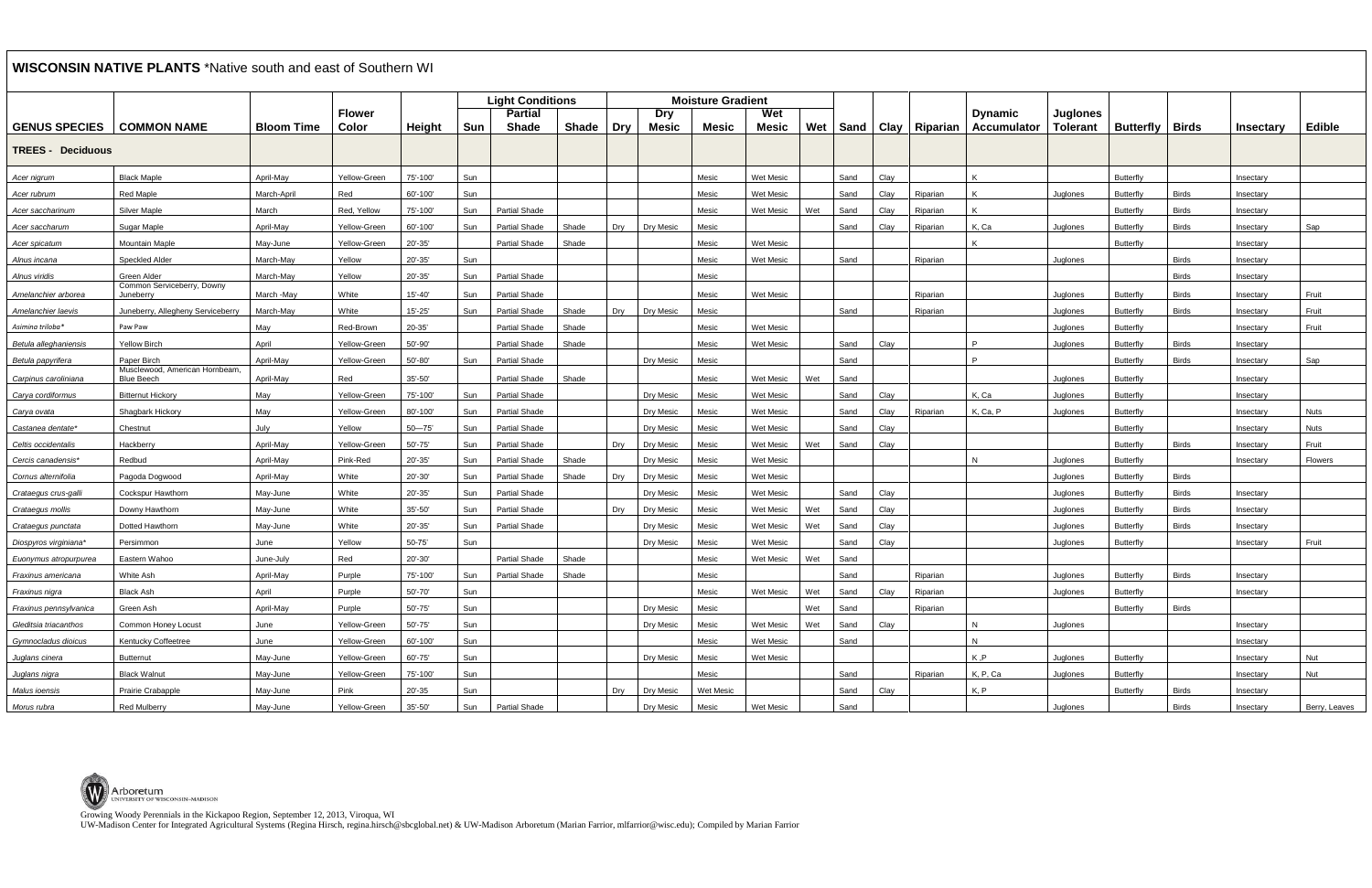UW-Madison Center for Integrated Agricultural Systems (Regina Hirsch, regina.hirsch@sbcglobal.net) & UW-Madison Arboretum (Marian Farrior, mlfarrior@wisc.edu); Compiled by Marian Farrior

|                          |                              |                   |                        |               |     | <b>Light Conditions</b> |              | <b>Moisture Gradient</b> |                            |              |                     |     |      |      |                        |                                       |                                    |                  |              |           |               |
|--------------------------|------------------------------|-------------------|------------------------|---------------|-----|-------------------------|--------------|--------------------------|----------------------------|--------------|---------------------|-----|------|------|------------------------|---------------------------------------|------------------------------------|------------------|--------------|-----------|---------------|
| <b>GENUS SPECIES</b>     | <b>COMMON NAME</b>           | <b>Bloom Time</b> | <b>Flower</b><br>Color | <b>Height</b> | Sun | <b>Partial</b><br>Shade | <b>Shade</b> | <b>Dry</b>               | <b>Dry</b><br><b>Mesic</b> | <b>Mesic</b> | Wet<br><b>Mesic</b> | Wet |      |      | Sand   Clay   Riparian | <b>D</b> vnamic<br><b>Accumulator</b> | <b>Juglones</b><br><b>Tolerant</b> | <b>Butterfly</b> | <b>Birds</b> | Insectary | <b>Edible</b> |
| Ostrya virginiana        | Ironwood, Hop Hornbeam       | May               | Red-Brown              | $30' - 35'$   | Sun | <b>Partial Shade</b>    | Shade        | Dry                      | Dry Mesic                  | Mesic        | Wet Mesic           |     | Sand | Clay |                        |                                       |                                    | <b>Butterfly</b> |              | Insectary |               |
| Platanus occidentalis    | Sycamore                     | May-June          | Yellow-Green           | 75'-100'      | Sun | <b>Partial Shade</b>    |              |                          |                            |              | <b>Wet Mesic</b>    |     | Sand |      |                        |                                       |                                    | <b>Butterfly</b> |              | Insectary |               |
| Populus deltoides        | Cottonwood                   | April             | Red                    | 100'-180'     | Sun | <b>Partial Shade</b>    |              |                          | Dry Mesic                  | Mesio        | <b>Wet Mesic</b>    | Wet | Sand |      | Riparian               |                                       |                                    | Butterfly        | <b>Birds</b> | Insectary |               |
| Populus grandidentata    | <b>Bigtooth Aspen</b>        | April             | Gray                   | 50'-60'       | Sun |                         |              |                          | <b>Dry Mesic</b>           | Mesic        | <b>Wet Mesic</b>    | Wet | Sand |      |                        |                                       |                                    | <b>Butterfly</b> |              |           |               |
| Populus tremuloides      | Quacking Aspen               | March-April       | Gray                   | 50'-60'       | Sun |                         |              | Dry                      | Dry Mesic                  | Mesic        | Wet Mesic           | Wet |      | Clay | Riparian               |                                       |                                    | Butterfly        | <b>Birds</b> | Insectary |               |
| Prunus americana         | American Plum                | May               | White                  | $15' - 30'$   | Sun | <b>Partial Shade</b>    |              |                          | Dry Mesic                  | Mesic        |                     |     | Sand | Clay | Riparian               |                                       | Juglones                           | Butterfly        | <b>Birds</b> | Insectary | Fruit         |
| Prunus nigra             | Canadian Plum                | May               | White                  | 15'-20'       | Sun | <b>Partial Shade</b>    |              |                          |                            | Mesic        | <b>Wet Mesic</b>    |     |      |      |                        |                                       | Juglones                           | Butterfly        | <b>Birds</b> | Insectary | Fruit         |
| Prunus pensylvanica      | Pin Cherry                   | May               | White                  | 20'-35'       | Sun |                         |              | Dry                      | Dry Mesic                  | Mesic        | Wet Mesic           |     | Sand |      |                        |                                       | Juglones                           | Butterfly        | <b>Birds</b> | Insectary | Fruit         |
| Prunus serotina          | <b>Black Cherry</b>          | May-June          | White                  | 35'-60'       | Sun |                         |              | Dry                      | Dry Mesic                  | Mesic        | <b>Wet Mesic</b>    |     | Sand |      |                        |                                       | Juglones                           | Butterfl         | <b>Birds</b> | Insectary | Fruit         |
| Prunus virginiana        | Choke Cherry                 | May               | White                  | 20'-50'       | Sun | <b>Partial Shade</b>    |              | Drv                      | Dry Mesic                  | Mesic        | <b>Wet Mesic</b>    |     | Sand | Clay | Riparian               |                                       | Juglones                           | Butterfly        | <b>Birds</b> | Insectary | Fruit         |
| Ptelea trifoliata        | Waferash                     | June              | Yellow-Green           | 20'-35'       |     | Partial Shade           | Shade        |                          | Dry Mesic                  | Mesic        | Wet Mesic           |     | Sand |      |                        |                                       |                                    | Butterfly        |              | Insectary |               |
| Quercus alba             | <b>White Oak</b>             | May               | Yellow-Green           | 75'-90'       | Sun | <b>Partial Shade</b>    | Shade        | Dry                      | <b>Dry Mesic</b>           | Mesic        |                     |     |      | Clay | Riparian               | $\mathsf{P}$                          | Juglones                           | <b>Butterfly</b> | <b>Birds</b> | Insectary | Nut           |
| Quercus bicolor          | Swamp White Oak              | May               | Yellow-Green           | 80'-100'      | Sun | <b>Partial Shade</b>    |              |                          |                            | Mesic        | Wet Mesic           | Wet |      | Clay | Riparian               |                                       | Juglones                           | <b>Butterfly</b> |              | Insectary | Nut           |
| Quercus rubra            | <b>Red Oak</b>               | May-June          | Yellow-Green           | 50'-75'       | Sun | <b>Partial Shade</b>    | Shade        | Dry                      | <b>Drv Mesic</b>           | Mesic        |                     |     |      | Clay | Riparian               |                                       | Juglones                           | Butterfly        | <b>Birds</b> | Insectary | Nut           |
| Quercus coccinea         | Scarlet Oak                  | May               | Yellow-Green           | 50'-75'       | Sun |                         |              | Dry                      | Dry Mesic                  | Mesic        |                     |     | Sand | Clay |                        |                                       | Juglones                           | <b>Butterfly</b> |              | Insectary |               |
| Quercus ellipsoidalis    | Northern Pin Oak. Hill's Oak | May               | Yellow-Green           | 50'-60'       | Sun |                         |              | Dry                      | Dry Mesic                  | Mesic        |                     |     | Sand | Clay |                        |                                       |                                    | <b>Butterfly</b> | <b>Birds</b> | Insectary | Nut           |
| Quercus macrocarpa       | <b>Bur Oak</b>               | May               | Yellow-Green           | 60'-75'       | Sun |                         |              | Dry                      | Dry Mesic                  | Mesic        | Wet Mesic           | Wet | Sand | Clay | Riparian               |                                       |                                    | <b>Butterfly</b> | <b>Birds</b> | Insectary | Nut           |
| Quercus velutina         | <b>Black Oak</b>             | May               | Yellow-Green           | 50'-60'       | Sun | <b>Partial Shade</b>    |              | Dry                      | Dry Mesic                  | Mesic        |                     |     | Sand |      |                        |                                       | Juglones                           | Butterfly        |              | Insectary | Nut           |
| Robinia pseudoacacia     | <b>Black Locust</b>          | June              | White                  | 50'-75'       | Sun |                         |              |                          | Dry Mesic                  | Mesic        |                     |     | Sand |      |                        | N                                     | Juglones                           | <b>Butterfly</b> | Hummingbirds | Insectary |               |
| Salix amygdaloides       | <b>Peachleaf Willow</b>      | March             | Yellow-Green           | 35'-50'       | Sun |                         |              |                          |                            |              | <b>Wet Mesic</b>    | Wet | Sand |      |                        |                                       | Juglones                           | Butterfly        | <b>Birds</b> | Insectary |               |
| Salix bebbiana           | <b>Beaked Willow</b>         | March-April       | Yellow-Green           | 20'-35'       | Sun |                         |              |                          |                            |              | Wet Mesic           | Wet |      |      |                        |                                       | Juglones                           | Butterfly        | <b>Birds</b> | Insectary |               |
| Salix discolor           | Pussy Willow                 | February-March    | Gray                   | $15' - 20'$   | Sun | <b>Partial Shade</b>    |              |                          |                            | Mesic        | <b>Wet Mesic</b>    | Wet | Sand |      |                        |                                       | Juglones                           | Butterfly        | <b>Birds</b> | Insectary |               |
| Salix nigra              | <b>Black Willow</b>          | March-April       | Yellow-Green           | $35 - 50$     | Sun |                         |              |                          |                            |              | Wet Mesic           | Wet | Sand |      | Riparian               |                                       | Juglones                           | Butterfly        | <b>Birds</b> | Insectary |               |
| Sorbus americana         | American Mountain Ash        | April-May         | Yellow                 | $30' - 35'$   | Sun | Partial Shade           |              |                          | Dry Mesic                  | Mesic        |                     |     | Sand |      |                        |                                       |                                    |                  | <b>Birds</b> | Insectary | Fruit         |
| Sorbus decora            | Showy Mountain Ash           | May-June          | White                  | 20'-35'       | Sun |                         |              |                          |                            | Mesic        | Wet Mesic           | Wet | Sand | Clay |                        |                                       |                                    |                  | <b>Birds</b> | Insectary |               |
| Tilia americana          | Northern Basswood, Linden    | May-June          | White                  | 75'-120'      | Sun | <b>Partial Shade</b>    | Shade        | Dry                      | Dry Mesic                  | Mesic        | Wet Mesic           | Wet | Sand |      | Riparian               | P, Ca, Mg                             |                                    | <b>Butterfly</b> |              | Insectary | Leaves        |
| Ulmus americana          | American Elm                 | June-July         | Yellow                 | 75'-100'      | Sun | <b>Partial Shade</b>    |              | Dry                      | <b>Dry Mesic</b>           | Mesic        | <b>Wet Mesic</b>    | Wet | Sand |      |                        |                                       | Juglones                           | <b>Butterfly</b> |              | Insectary |               |
| Ulmus rubra              | Slippery Elm                 | April             | Red-Brown              | 75'-80'       | Sun |                         |              | Dry                      | Dry Mesic                  | Mesic        |                     |     |      |      |                        |                                       | Juglones                           | <b>Butterfly</b> |              |           |               |
| Viburnum lentago         | Nannyberry                   | February-March    | Red-Brown              | $15' - 25'$   | Sun | Partial Shade           |              | Dry                      | Dry Mesic                  | Mesic        | Wet Mesic           | Wet |      | Clay | Riparian               |                                       |                                    |                  | <b>Birds</b> | Insectary | Fruit         |
| Viburnum prunifolium     | <b>Black Haw</b>             | May               | White                  | $20' - 35'$   | Sun |                         |              |                          | Dry Mesic                  | Mesic        |                     |     | Sand | Clay |                        |                                       | Juglones                           |                  | <b>Birds</b> | Insectary | Fruit         |
| Zanthoxylum americanum   | Prickly Ash                  | May-June          | White                  | $20' - 35'$   | Sun |                         |              | Dry                      | Dry Mesic                  | Mesic        | Wet Mesic   Wet     |     |      | Clay |                        |                                       | Juglones                           | Butterfly        |              | Insectary |               |
| <b>TREES - Evergreen</b> |                              |                   |                        |               |     |                         |              |                          |                            |              |                     |     |      |      |                        |                                       |                                    |                  |              |           |               |
| Abies balsamea           | Balsam Fir                   |                   |                        | $50' - 75'$   |     | Partial Shade           | Shade        |                          |                            | Mesic        | Wet Mesic           |     | Sand | Clay |                        |                                       |                                    | Butterfly        |              | Insectary |               |
| Juniperus communis       | Common Juniper               |                   |                        | $3' - 6'$     | Sun | <b>Light Shade</b>      |              |                          | Dry Mesic                  | Mesic        |                     |     | Sand |      |                        |                                       | Juglones                           |                  | <b>Birds</b> | Insectary | Cones         |
| Juniperus horizontalis   | Creeping Juniper             |                   |                        | $1' - 3'$     | Sun |                         |              | Dry                      | Dry Mesic                  | Mesic        |                     |     | Sand | Clay |                        |                                       |                                    |                  |              | Insectary |               |
| Juniperus virginiana     | Eastern Red Cedar            |                   |                        | 50'-75'       | Sun | Partial Shade           |              |                          | Dry Mesic                  | Mesic        | Wet Mesic           |     | Sand | Clay |                        |                                       | Juglones                           | Butterfly        | <b>Birds</b> | Insectary |               |

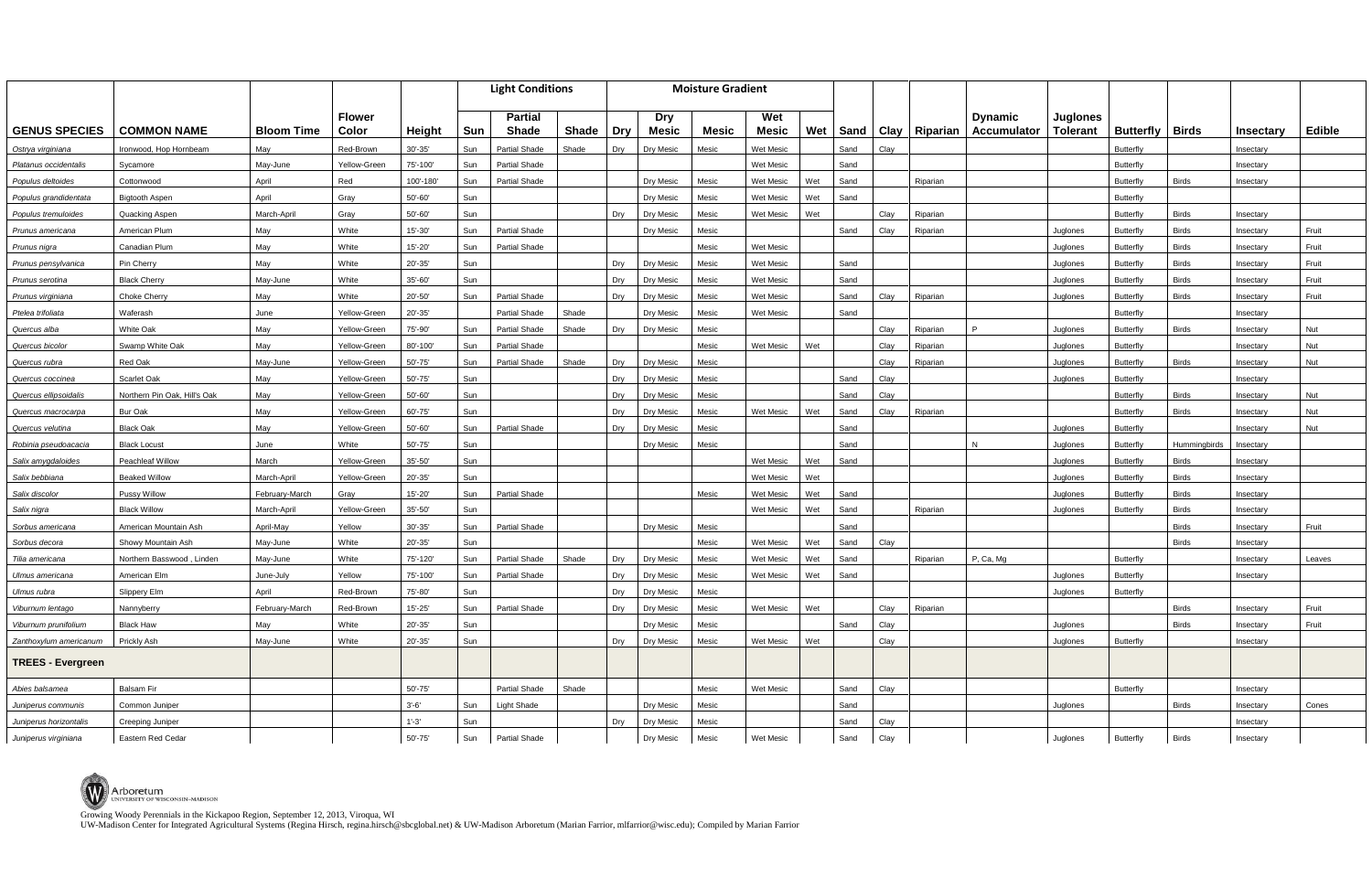UW-Madison Center for Integrated Agricultural Systems (Regina Hirsch, regina.hirsch@sbcglobal.net) & UW-Madison Arboretum (Marian Farrior, mlfarrior@wisc.edu); Compiled by Marian Farrior

|                           |                                             |                   |                   |             | <b>Light Conditions</b> |                      |               |            |            | <b>Moisture Gradient</b> |                  |     |      |      |                        |                    |                 |                  |              |                  |                    |
|---------------------------|---------------------------------------------|-------------------|-------------------|-------------|-------------------------|----------------------|---------------|------------|------------|--------------------------|------------------|-----|------|------|------------------------|--------------------|-----------------|------------------|--------------|------------------|--------------------|
|                           |                                             |                   | <b>Flower</b>     |             |                         | <b>Partial</b>       |               |            | <b>Dry</b> |                          | Wet              |     |      |      |                        | <b>Dynamic</b>     | <b>Juglones</b> |                  |              |                  |                    |
| <b>GENUS SPECIES</b>      | <b>COMMON NAME</b>                          | <b>Bloom Time</b> | Color             | Height      | Sun                     | <b>Shade</b>         | <b>Shade</b>  | <b>Dry</b> | Mesic      | <b>Mesic</b>             | <b>Mesic</b>     | Wet |      |      | Sand   Clay   Riparian | <b>Accumulator</b> | <b>Tolerant</b> | <b>Butterfly</b> | <b>Birds</b> | <b>Insectary</b> | <b>Edible</b>      |
| Larex Iarcina             | Tamarack, American Larch                    |                   |                   | 50'-75'     | Sun                     |                      |               |            |            | Mesic                    | Wet Mesic        | Wet | Sand | Clay | Riparian               |                    |                 |                  |              | Insectary        |                    |
| Picea glauca              | <b>White Spruce</b>                         |                   |                   | 50'-75'     | Sun                     | <b>Partial Shade</b> | Shade         |            | Dry Mesic  | Mesic                    | <b>Wet Mesic</b> |     |      | Clay | Riparian               |                    |                 |                  | <b>Birds</b> | Insectary        | <b>Branch Tips</b> |
| Picea mariana             | <b>Black Spruce</b>                         |                   |                   | 40'-75'     | Sun                     | <b>Partial Shade</b> |               |            |            |                          | <b>Wet Mesic</b> | Wet | Sand | Clay | Riparian               |                    |                 |                  |              | Insectary        | <b>Branch Tips</b> |
| Pinus banksiana           | Jack Pine                                   |                   |                   | 50'-75'     | Sun                     |                      |               | Dry        | Dry Mesic  | Mesic                    |                  |     | Sand |      |                        |                    |                 | Butterfly        |              | Insectary        |                    |
| Pinus resinosa            | <b>Red Pine</b>                             |                   |                   | 80'-100'    | Sun                     |                      |               | Dry        | Dry Mesic  | Mesic                    |                  | Wet | Sand |      | Riparian               |                    |                 | <b>Butterfly</b> |              | Insectary        |                    |
| Pinus strobus             | <b>White Pine</b>                           |                   |                   | 75'-100'    | Sun                     | <b>Partial Shade</b> |               | Drv        | Dry Mesic  | Mesic                    | <b>Wet Mesic</b> |     | Sand |      | Riparian               |                    |                 | Butterfly        | <b>Birds</b> | Insectary        |                    |
| Taxus canadensis          | Canada Yew                                  |                   |                   | $3' - 6'$   |                         | Partial Shade        | Shade         |            |            |                          | <b>Wet Mesic</b> | Wet | Sand |      |                        |                    |                 |                  |              | Insectary        |                    |
| Thuja occidentalis        | Eastern Arborvitae, Northern White<br>Cedar |                   |                   | 50'-60'     | Sun                     | <b>Partial Shade</b> |               |            |            | Mesic                    | <b>Wet Mesic</b> | Wet | Sand | Clay | Riparian               |                    | Juglones        |                  | <b>Birds</b> | Insectary        |                    |
| Tsuga canadensis          | Eastern Hemlock                             |                   |                   | 75'-100'    | Sun                     | <b>Partial Shade</b> | Shade         |            |            | Mesic                    | <b>Wet Mesic</b> | Wet | Sand | Clay |                        |                    | Juglones        |                  | <b>Birds</b> |                  |                    |
| <b>SHRUBS</b>             |                                             |                   |                   |             |                         |                      |               |            |            |                          |                  |     |      |      |                        |                    |                 |                  |              |                  |                    |
| Amelanchier sanguinea     | Roundleaf Serviceberry                      | May               | White             | $3' - 6'$   | Sun                     | <b>Partial Shade</b> | Shade         | Dry        | Dry Mesic  | Mesic                    |                  |     | Sand | Clay |                        |                    | Juglones        | Butterfly        |              |                  | Fruit              |
| Amelanchier spicata       | <b>Dwarf Serviceberry</b>                   | May-June          | White             | $6' - 8'$   | Sun                     | <b>Partial Shade</b> |               | Dry        | Dry Mesic  | Mesic                    |                  |     |      |      |                        |                    | Juglones        | Butterfl         | <b>Birds</b> |                  | Fruit              |
| Amorpha canescens         | Leadplant                                   | June-Aug.         | Purple            | $1' - 2'$   | Sun                     | <b>Partial Shade</b> |               | Dry        | Dry Mesic  | Mesic                    |                  |     | Sand |      | Riparian               | N                  |                 | <b>Butterfly</b> |              | Insectary        |                    |
| Amorpha fruticosa         | False Indigo                                | May-July          | Purple            | $3' - 7'$   | Sun                     | <b>Partial Shade</b> |               |            | Dry Mesic  | Mesic                    | Wet Mesic        | Wet |      |      |                        |                    |                 |                  |              | Insectary        |                    |
| Arctostaphylus uva ursi   | Bearberry                                   | April-May         | <b>White-Pink</b> | 6"          | Sun                     | <b>Partial Shade</b> |               | Dry        | Dry Mesic  | Mesic                    |                  |     |      |      |                        |                    |                 |                  | Hummingbirds | Insectary        |                    |
| Aronia melanocarpa        | Black Chokeberry                            | May-July          | White             | 10'         | Sun                     | <b>Partial Shade</b> |               | Dry        | Dry Mesic  | Mesic                    | Wet Mesic        | Wet |      | Clay | Riparian               |                    |                 | <b>Butterfly</b> | <b>Birds</b> | Insectary        | Fruit              |
| Ceanothus americanus      | New Jersey Tea                              | July-Aug.         | White             | $2' - 3'$   | Sun                     | <b>Partial Shade</b> |               | Drv        | Dry Mesic  | Mesic                    |                  |     | Sand |      | Riparian               | N                  | Juglones        | <b>Butterfly</b> |              | Insectary        | Leaves             |
| Cephalanthus occidentalis | Buttonbush                                  | July-Sept.        | White             | $6' - 12'$  | Sun                     | <b>Partial Shade</b> |               |            |            | Mesic                    | Wet Mesic        | Wet | Sand | Clay |                        |                    |                 | Butterfly        |              | Insectary        |                    |
| Chamaedaphne calyculata   | Leatherleaf                                 | April-May         | White             | 3'          | Sun                     |                      |               | Dry        | Dry Mesic  | Mesic                    | Wet Mesic        | Wet |      | Clay |                        |                    |                 |                  |              | Insectary        |                    |
| Cornus amomum             | Silky Dogwood                               | June-Sept.        | White             | $3' - 9'$   | Sun                     |                      |               |            |            | Mesic                    | Wet Mesic        | Wet | Sand | Clay | Riparian               |                    | Juglones        | <b>Butterfly</b> | <b>Birds</b> | Insectary        |                    |
| Cornus canadensis         | Bunchberry                                  | May-June          | White             | 9"          |                         | <b>Partial Shade</b> | Deep<br>shade |            |            | Mesic                    | <b>Wet Mesic</b> | Wet | Sand |      |                        |                    |                 | <b>Butterfly</b> | <b>Birds</b> | Insectary        | Fruit              |
| Cornus racemosa           | Gray Dogwood                                | June              | White             | $6 - 8'$    | Sun                     | <b>Partial Shade</b> | Shade         | Dry        | Dry Mesic  | Mesic                    | <b>Wet Mesic</b> |     | Sand | Clay | Riparian               |                    |                 | Butterfly        | <b>Birds</b> | Insectary        |                    |
| Cornus rugosa             | Roundleaf Dogwood                           | June              | White             | 9'          |                         | <b>Partial Shade</b> | Shade         |            | Dry Mesic  | Mesic                    | Wet Mesic        |     | Sand | Clay |                        |                    |                 | Butterfly        |              |                  |                    |
| Cornus stolonifera        | Red-osier Dogwood                           | May-June          | White             | $4' - 6'$   | Sun                     | <b>Partial Shade</b> | Shade         |            |            | Mesic                    | Wet Mesic        | Wet | Sand |      | Riparian               |                    |                 | Butterfly        | <b>Birds</b> |                  |                    |
| Corylus americana         | American Hazelnut, Filbert                  | March-Sept        | Yellow-Orange     | $8' - 18'$  | Sun                     | <b>Partial Shade</b> | Shade         | Dry        | Dry Mesic  | Mesic                    |                  |     | Sand | Clay | Riparian               |                    | Juglones        |                  | <b>Birds</b> | Insectary        | Nut                |
| Corylus cornuta           | Beaked Hazelnut                             | March-April       | Red               | 10'         | Sun                     | Partial Shade        | Shade         | Drv        | Drv Mesic  | Mesic                    | <b>Wet Mesic</b> |     | Sand | Clay |                        |                    | Juglones        |                  |              | Insectary        | Nut                |
| Diervilla lonicera        | Dwarf Bush Honeysuckle                      | June-July         | Yellow-Red        | $2' - 3'$   | Sun                     | <b>Partial Shade</b> | Shade         | Dry        | Dry Mesic  | Mesic                    |                  |     | Sand | Clay |                        |                    |                 |                  |              | Insectary        |                    |
| Dirca palustris           | Leatherwood                                 | March-April       | Yellow            | $3' - 6'$   |                         | Partial Shade        | Shade<br>Deep |            |            | Mesic                    | Wet Mesic        |     |      |      |                        |                    |                 |                  |              | Insectary        |                    |
| Gaultheria procumbens     | Wintergreen                                 | June-Aug.         | White             | $2" - 4"$   |                         | Partial Shade        | shade         |            |            | Mesic                    | Wet Mesic        |     |      |      |                        | Mg                 |                 |                  | <b>Birds</b> | Insectary        | Berry, Leaves      |
| Gaylussacia baccata       | <b>Black Huckleberry</b>                    | May-July          | White             | $1' - 3'$   | Sun                     | <b>Partial Shade</b> | Shade         | Dry        | Dry Mesic  |                          |                  |     | Sand |      |                        |                    |                 |                  |              | Insectary        | Berry              |
| Hamamelis virginiana      | Witch Hazel                                 | Aug.-Oct.         | Yellow            | $15' - 30'$ | Sun                     | Partial Shade        | Shade         | Dry        | Dry Mesic  | Mesic                    | Wet Mesic        |     |      |      |                        |                    | Juglones        |                  | <b>Birds</b> | Insectary        |                    |
| Hypericum kalmianum       | Kalm St. Johnswort                          | July-Aug.         | Yellow            | $2' - 4'$   | Sun                     | Partial Shade        |               | Dry        | Dry Mesic  | Mesic                    | Wet Mesic        |     | Sand | Clay |                        |                    |                 |                  |              |                  |                    |
| llex verticillata         | Winterberry                                 | June-July         | Greenish-White    | $3' - 12'$  | Sun                     | Partial Shade        | Shade         |            |            |                          | Wet Mesic        | Wet |      |      | Riparian               |                    |                 | Butterfly        | <b>Birds</b> | Insectary        |                    |
| Physocarpus opulifolius   | Ninebark                                    | May-June          | White-Pink        | $5' - 10'$  | Sun                     | Partial Shade        | Shade         | Dry        | Dry Mesic  | Mesic                    |                  |     | Sand | Clay | Riparian               |                    |                 |                  | <b>Birds</b> | Insectary        |                    |
| Potentilla fruticosa      | Shrubby Potentilla                          | June-Sept.        | Yellow            | $3' - 4.5'$ | Sun                     |                      |               |            |            | Mesic                    | Wet Mesic        |     |      |      |                        |                    |                 | Butterfly        |              |                  |                    |
| Rhus aromatica            | <b>Fragrant Sumac</b>                       | March-April       | Yellow            | $5' - 12'$  | Sun                     |                      |               | Dry        | Dry Mesic  | Mesic                    |                  |     | Sand |      |                        |                    | Juglones        | Butterfly        | <b>Birds</b> | Insectary        |                    |

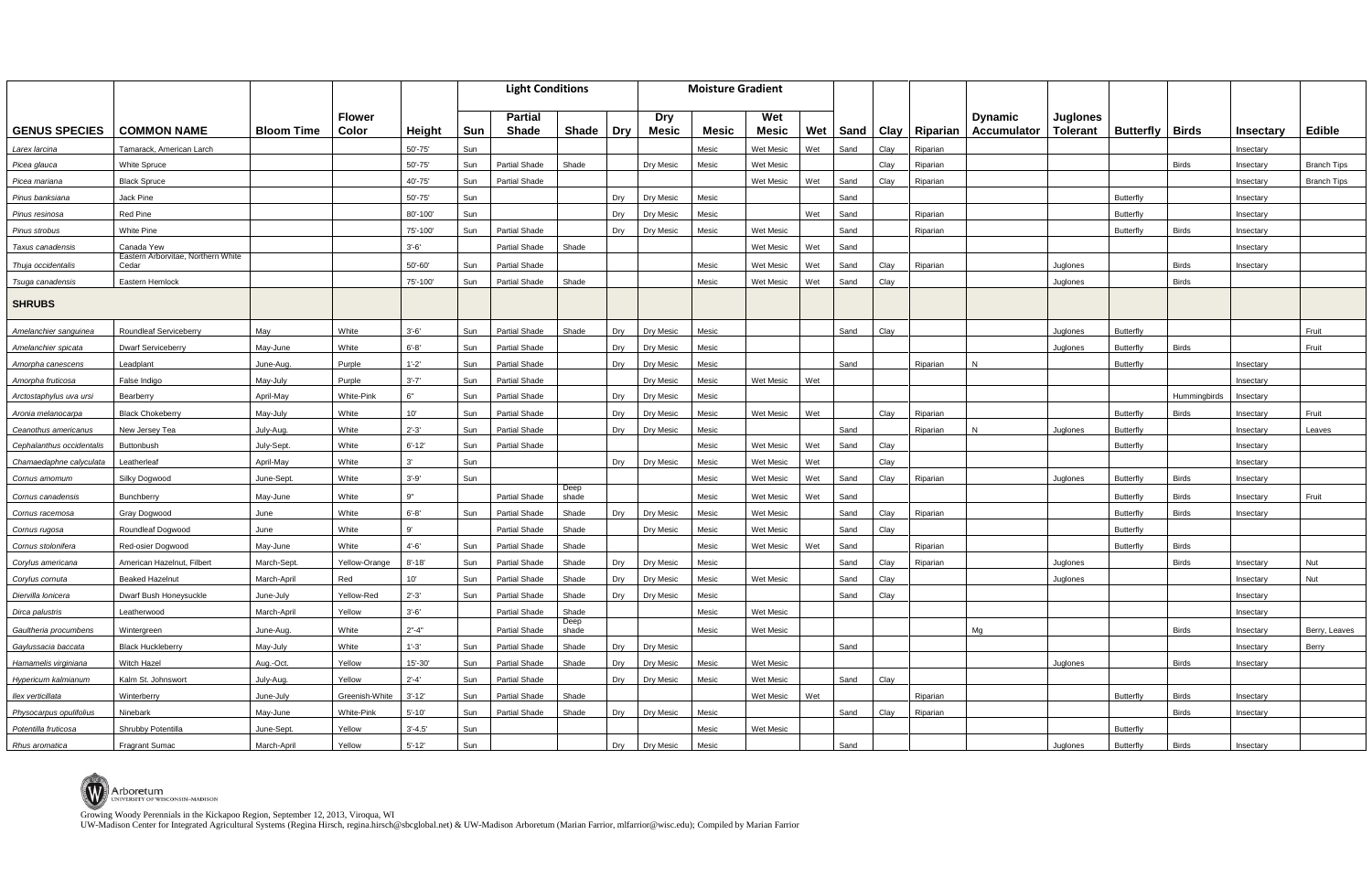UW-Madison Center for Integrated Agricultural Systems (Regina Hirsch, regina.hirsch@sbcglobal.net) & UW-Madison Arboretum (Marian Farrior, mlfarrior@wisc.edu); Compiled by Marian Farrior

|                                        |                              |                   |                        | <b>Light Conditions</b> |     |                      | <b>Moisture Gradient</b> |     |              |       |                  |            |      |                        |                |                 |                  |              |                  |               |
|----------------------------------------|------------------------------|-------------------|------------------------|-------------------------|-----|----------------------|--------------------------|-----|--------------|-------|------------------|------------|------|------------------------|----------------|-----------------|------------------|--------------|------------------|---------------|
|                                        |                              |                   | <b>Flower</b>          |                         |     | <b>Partial</b>       |                          |     | <b>Dry</b>   |       | Wet              |            |      |                        | <b>Dynamic</b> | <b>Juglones</b> |                  |              |                  |               |
| <b>GENUS SPECIES</b>                   | <b>COMMON NAME</b>           | <b>Bloom Time</b> | Color                  | Height                  | Sun | Shade                | <b>Shade</b>             | Dry | <b>Mesic</b> | Mesic | <b>Mesic</b>     | <b>Wet</b> |      | Sand   Clay   Riparian | Accumulator    | <b>Tolerant</b> | <b>Butterfly</b> | <b>Birds</b> | <b>Insectary</b> | <b>Edible</b> |
| Rhus copallina                         | Shining Sumac                | May-June          | Yellow                 | $4' - 10'$              | Sun | <b>Partial Shade</b> |                          | Dry | Dry Mesic    |       |                  |            |      |                        |                | Juglones        | <b>Butterfly</b> | <b>Birds</b> | Insectary        |               |
| Rhus glabra                            | Smooth Sumac                 | July              | Green                  | 20'                     | Sun |                      |                          |     | Dry Mesic    | Mesic |                  |            | Sand | Clay                   |                | Juglones        | <b>Butterfly</b> | <b>Birds</b> | Insectary        | Berry         |
| Rhus hirta                             | Staghorn Sumac               | June-July         | Green                  | $4' - 20'$              | Sun |                      |                          | Dry | Dry Mesic    | Mesic |                  |            | Sand | Clay                   |                | Juglones        | <b>Butterfly</b> | <b>Birds</b> | Insectary        |               |
| Ribes americanum                       | American Black Currant       | May-June          | White-Yellow           | $3'-6'$                 | Sun | <b>Partial Shade</b> | Shade                    |     |              |       | Wet Mesic        | Wet        |      |                        |                | Juglones        | Butterfly        | <b>Birds</b> | Insectary        | Berry         |
| Ribes cynosbati                        | <b>Prickly Gooseberry</b>    | April-May         | Green                  | $3'-6'$                 | Sun | <b>Partial Shade</b> | Shade                    | Dry | Drv Mesic    | Mesic | Wet Mesic        |            | Sand | Clay                   |                | Juglones        | Butterfly        | <b>Birds</b> | Insectary        | Berry         |
| Ribes missouriense                     | Misssouri Gooseberry         | April-May         | White                  | $3'-6'$                 | Sun |                      |                          | Dry | Dry Mesic    | Mesic | Wet Mesic        | Wet        | Sand | Clay                   |                | Juglones        | Butterfly        | <b>Birds</b> | Insectary        | Berry         |
| Ribes odoratum                         | <b>Clove Currant</b>         | April-May         | Yellow-Red             | $6' - 9'$               | Sun |                      |                          |     | Dry Mesic    | Mesic |                  |            | Sand |                        |                |                 | <b>Butterfly</b> | <b>Birds</b> | Insectary        | Berry         |
| Rosa arkansana                         | Dwarf Prairie Rose           | May-Sept.         | Pink                   | $7 - 2'$                | Sun |                      |                          |     |              | Mesic | Wet Mesic        |            | Sand |                        |                | Juglones        | Butterfly        | <b>Birds</b> | Insectary        | Fruit         |
| Rosa blanda                            | Smooth Rose, Early Wild Rose | May-Sept          | Pink                   | $8" - 3.5"$             | Sun |                      |                          | Dry | Drv Mesic    | Mesic | <b>Wet Mesic</b> |            | Sand |                        |                | Juglones        | <b>Butterfly</b> | <b>Birds</b> | Insectary        | Fruit         |
| Rosa carolina                          | Pasture Rose, Carolina Rose  | May-Sept.         | Pink                   | $1' - 3'$               | Sun | <b>Partial Shade</b> |                          | Dry | Dry Mesic    | Mesic | Wet Mesic        |            | Sand | Clay                   |                | Juglones        | <b>Butterfly</b> | <b>Birds</b> | Insectary        | Fruit         |
| Rubus allegheniensis                   | Blackberry                   | May-June          | White                  | $3'-6'$                 | Sun | <b>Partial Shade</b> |                          | Dry | Dry Mesic    | Mesic |                  |            | Sand | Clay                   |                | Juglones        |                  | <b>Birds</b> | Insectary        | Berry         |
| Rubus occidentalis                     | <b>Blackcap Raspberry</b>    | May-June          | White                  | $3' - 6'$               | Sun | <b>Partial Shade</b> | Shade                    | Dry | Dry Mesic    | Mesic | Wet Mesic        |            | Sand | Clay                   |                | Juglones        |                  | <b>Birds</b> | Insectary        | Berry         |
| Rubus pubescens                        | Dwarf Red Raspberry          | May-July          | White                  | $6" - 1.5'$             |     | <b>Partial Shade</b> | Shade                    |     |              | Mesic | Wet Mesic        | Wet        | Sand |                        |                | Juglones        |                  | <b>Birds</b> | Insectary        | Berry         |
| Rubus idaeus                           | Red Raspberry                | May-June          | White                  | $3'-6'$                 | Sun | <b>Partial Shade</b> |                          | Dry | Drv Mesic    | Mesic | Wet Mesic        |            | Sand |                        |                | Juglones        |                  | <b>Birds</b> | Insectary        | Berry         |
| Salix humilis                          | Prairie Willow               | April-May         | Greenish-White         | $6' - 12'$              | Sun |                      |                          |     | Dry Mesic    | Mesic | Wet Mesic        | Wet        | Sand | Clay                   |                |                 |                  |              | Insectary        |               |
| Salix lucida                           | <b>Shining Willow</b>        | April-May         | Greenish-White         | $12' - 20'$             | Sun |                      |                          |     |              |       | Wet Mesic        | Wet        | Sand | Riparian               |                |                 |                  |              | Insectary        |               |
| Sambucus canadensis                    | Elderberry                   | June-Aug.         | White                  | $6' - 12'$              | Sun | <b>Partial Shade</b> | Shade                    | Dry | Dry Mesic    | Mesic | Wet Mesic        | Wet        | Sand | Clay<br>Riparian       |                | Juglones        | <b>Butterfly</b> | <b>Birds</b> | Insectary        | Berry, Flower |
| Sambucus pubens                        | Scarlet Elderberry           | May               | White                  | $6' - 12'$              | Sun | <b>Partial Shade</b> | Shade                    |     |              | Mesic | Wet Mesic        |            |      |                        |                |                 |                  |              | Insectary        |               |
| Spiraea alba                           | White Meadowsweet            | June-Aug.         | White                  | $8' - 12'$              | Sun |                      |                          |     |              | Mesic | Wet Mesic        | Wet        |      | Clay                   |                |                 | <b>Butterfly</b> |              | Insectary        |               |
| Spiraea tomentosa                      | Hardhack Spirea, Steeplebush | July-Sept.        | Pink-Red               | $3'-6'$                 | Sun |                      |                          |     |              | Mesic | Wet Mesic        | Wet        |      | Clay                   |                |                 |                  |              | Insectary        |               |
| Staphylea trifolia                     | Bladdernut                   | May               | White                  | 10'                     | Sun | <b>Partial Shade</b> | Shade                    |     |              | Mesic | Wet Mesic        |            |      |                        |                | Juglones        |                  |              | Insectary        |               |
| Symphoricarpos albus<br>Symphoricarpos | Snowberry                    | June-July         | Pink                   | $3' - 4'$               |     | <b>Partial Shade</b> | Shade                    |     | Drv Mesic    | Mesic | Wet Mesic        |            | Sand | Clay                   |                |                 | <b>Butterfly</b> | <b>Birds</b> | Insectary        |               |
| orbiculatus                            | Indiancurrant Coralberry     | June-July         | Green                  | $3' - 4'$               | Sun | <b>Partial Shade</b> | Shade                    |     | Dry Mesic    | Mesic | Wet Mesic        |            | Sand | Clay                   |                |                 |                  | <b>Birds</b> | Insectary        |               |
| Vaccinium angustifolium                | Lowbush Blueberry            | April-May         | White                  | $2^{\prime}$            | Sun | <b>Partial Shade</b> | Shade                    | Dry | Dry Mesic    | Mesic | Wet Mesic        |            | Sand | Clay                   |                |                 | Butterfly        | <b>Birds</b> | Insectary        | Berry         |
| Vaccinium corymbosum                   | <b>Highbush Blueberry</b>    | May-June          | <b>White-Pink</b>      | $6' - 12'$              | Sun | <b>Partial Shade</b> |                          | Dry | Dry Mesic    | Mesic | Wet Mesic        | Wet        | Sand |                        |                |                 | <b>Butterfly</b> | <b>Birds</b> | Insectary        | Berry         |
| Viburnum acerifolium                   | Maple-Leaf Viburnum          | June              | White                  | $3'-6'$                 |     | <b>Partial Shade</b> | Shade                    | Dry | Dry Mesic    | Mesic | Wet Mesic        |            | Sand | Clay                   |                | Juglones        | Butterfly        |              | Insectary        |               |
| Viburnum dentatum                      | Arrowwood Viburnum           | May-June          | White                  | $6' - 12'$              |     | <b>Partial Shade</b> | Shade                    |     |              | Mesic | Wet Mesic        | Wet        | Sand |                        |                | <b>Jualones</b> | <b>Butterfly</b> |              | Insectary        |               |
| Viburnum nudum                         | Witherod Viburnum            | June              | White                  | $6' - 12'$              |     | Partial Shade        | Shade                    | Dry | Dry Mesic    | Mesic | Wet Mesic        | Wet        | Sand |                        |                |                 | Butterfly        |              | Insectary        |               |
| Viburnum rafinesquianum                | Downy Arrowwood              | May-June          | White                  | $6' - 10'$              |     | Partial Shade        | Shade                    | Dry | Dry Mesic    | Mesic |                  |            | Sand | Clay<br>Riparian       |                |                 | <b>Butterfly</b> | <b>Birds</b> | Insectary        |               |
| Viburnum trilobum                      | Highbush Cranberry           | May-June          | White                  | $3' - 15'$              | Sun | <b>Partial Shade</b> | Shade                    |     | Dry Mesic    | Mesic | Wet Mesic        |            | Sand | Clay<br>Riparian       |                |                 | <b>Butterfly</b> | <b>Birds</b> | Insectary        | Berry         |
| <b>VINES</b>                           |                              |                   |                        |                         |     |                      |                          |     |              |       |                  |            |      |                        |                |                 |                  |              |                  |               |
| Amphicarpoea bracteata                 | Hog Peanut                   | Aug.-Sept.        | White-Purple           |                         | Sun | Partial Shade        | Shade                    | Dry | Dry Mesic    | Mesic |                  |            |      |                        | N              |                 |                  |              |                  | Tubers        |
| Apios americana                        | Hopniss, Groundnut           | July-Sept.        | Purple                 |                         | Sun | Partial Shade        |                          |     | Dry Mesic    | Mesic | Wet Mesic        | Wet        |      |                        | N              |                 |                  |              |                  | Tubers        |
| Celastrus scandens                     | American Bittersweet         | May-June          | Green                  |                         | Sun | Partial Shade        | Shade                    | Dry | Dry Mesic    | Mesic |                  |            | Sand | Clay                   |                | Juglones        |                  | <b>Birds</b> | Insectary        |               |
| Clematis virginiana                    | Virgin's Bower               | July-Aug.         | White<br>White, Orange |                         | Sun | Partial Shade        |                          | Dry | Dry Mesic    | Mesic |                  |            | Sand | Clay                   |                | Juglones        |                  | Hummingbirds |                  |               |
| Cuscuta gronovii                       | Common Dodder                | July-Oct.         | <b>Stems</b>           |                         |     | Partial Shade        |                          |     |              |       | Wet Mesic        | Wet        |      |                        |                |                 |                  |              |                  |               |
| Dioscorea villosa                      | Wild Yam                     | May-Aug.          | White                  |                         |     | <b>Partial Shade</b> | Shade                    |     |              | Mesic | Wet Mesic        |            |      |                        |                |                 |                  |              |                  |               |